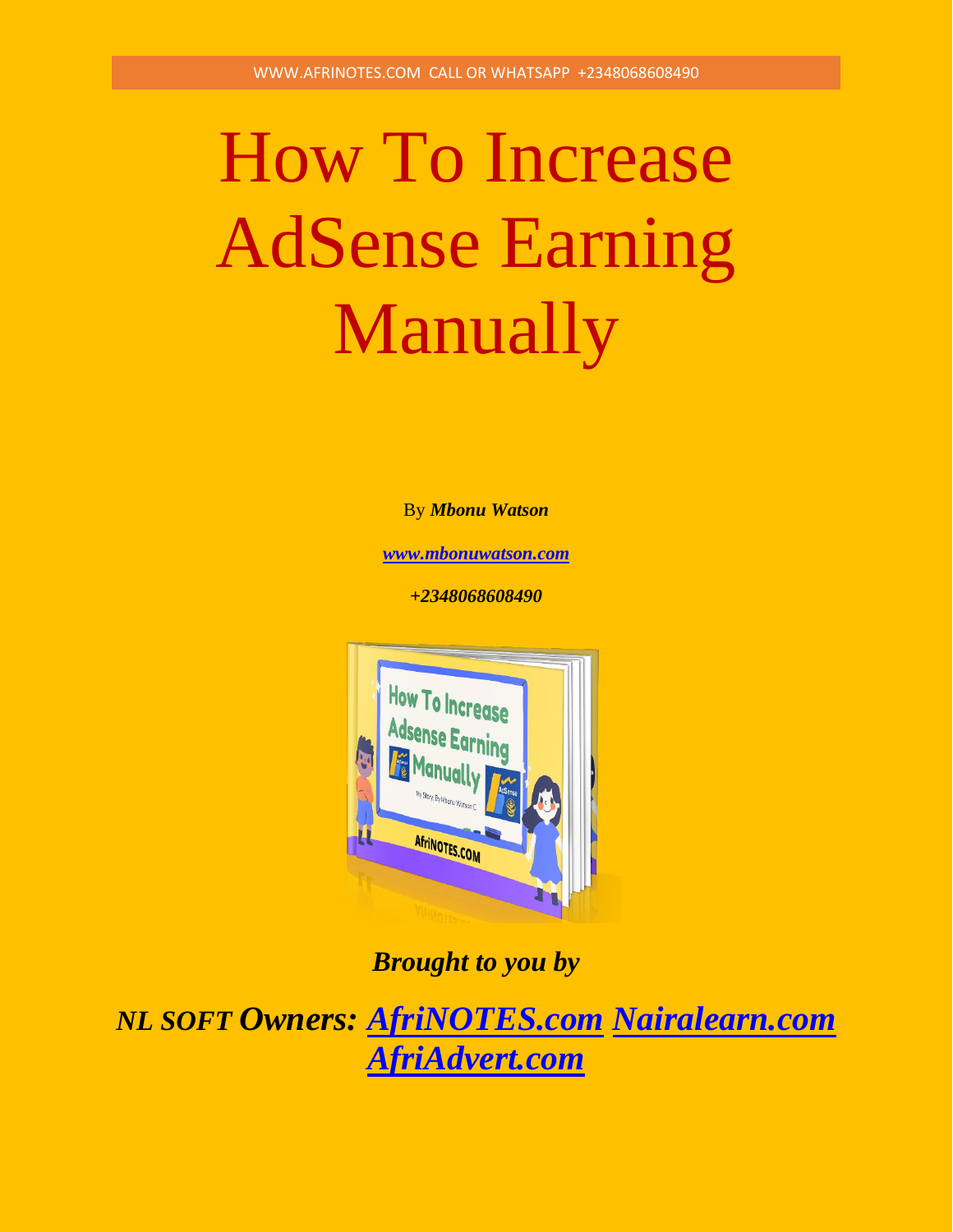**H**ow To Increase AdSense Earning Manually, Free Report **by Mbonu Watson C**, you are free to share this article, there will be an eBook version, feel free to also download it and share it with others. s all free for today, so Enjoy

If you have been reading me, My Name is **Mbonu Watson C,** am a developer, Internet marketer, and SEO Professional, apart from that, I have few niche blogs doing well, including a Mobile App running on AdMob network system

Both the Niche blog and Mobile app are targeting the global audience, as I learn to start leveraging severe niche blogs after the outbreak of the pandemic last year ''2020'' that also affected my over 7 years Adsense blog, not just me alone but thousands to millions of people globally

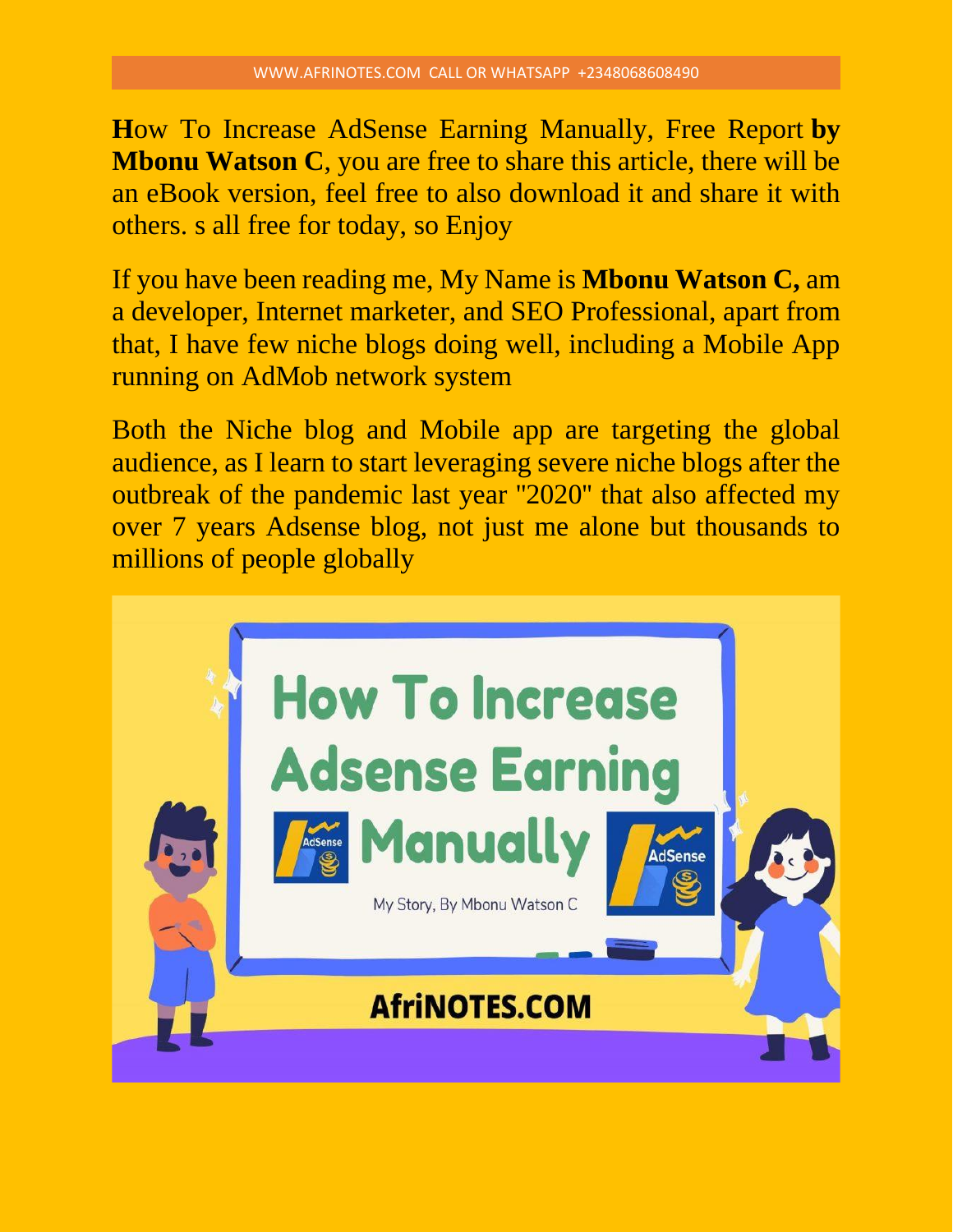So why am I'm sharing this article, how to increase AdSense Earning manually with you guys, for two months now many AdSense earners are complaining about drops in their AdSense Earning

I also saw a drop in earnings on my just 9-month-old niche blog, this is not just AdSense earners issues, even Traffic has also dropped for the past few months, this started doing the just concluded Tokyo Olympic Games 2020 or 2021 and

But now, traffic has begun to skyrocket again, though many AdSense earners are still yet to get their earnings to what it deserves

So here I will be telling you things I deed to my niche blog that skyrocket my earnings, the manual things I did without hack tricks, no black hack or whatsoever, simple manual tips that got my AdSense earning supper running

# **1: First I change the theme:**

As a developer and SEO Expect, I do understand the importance of SEO, a light theme built-in, in as much, is not so cool to use such theme for most project

One project niche I discover one must first consider the type of theme he or she is using is AdSense earning niche blog

Understand, if you are starting a niche blog, with the sole purpose of earning from AdSense, please don't just use anyhow theme or template, kindly use AdSense built-in theme or template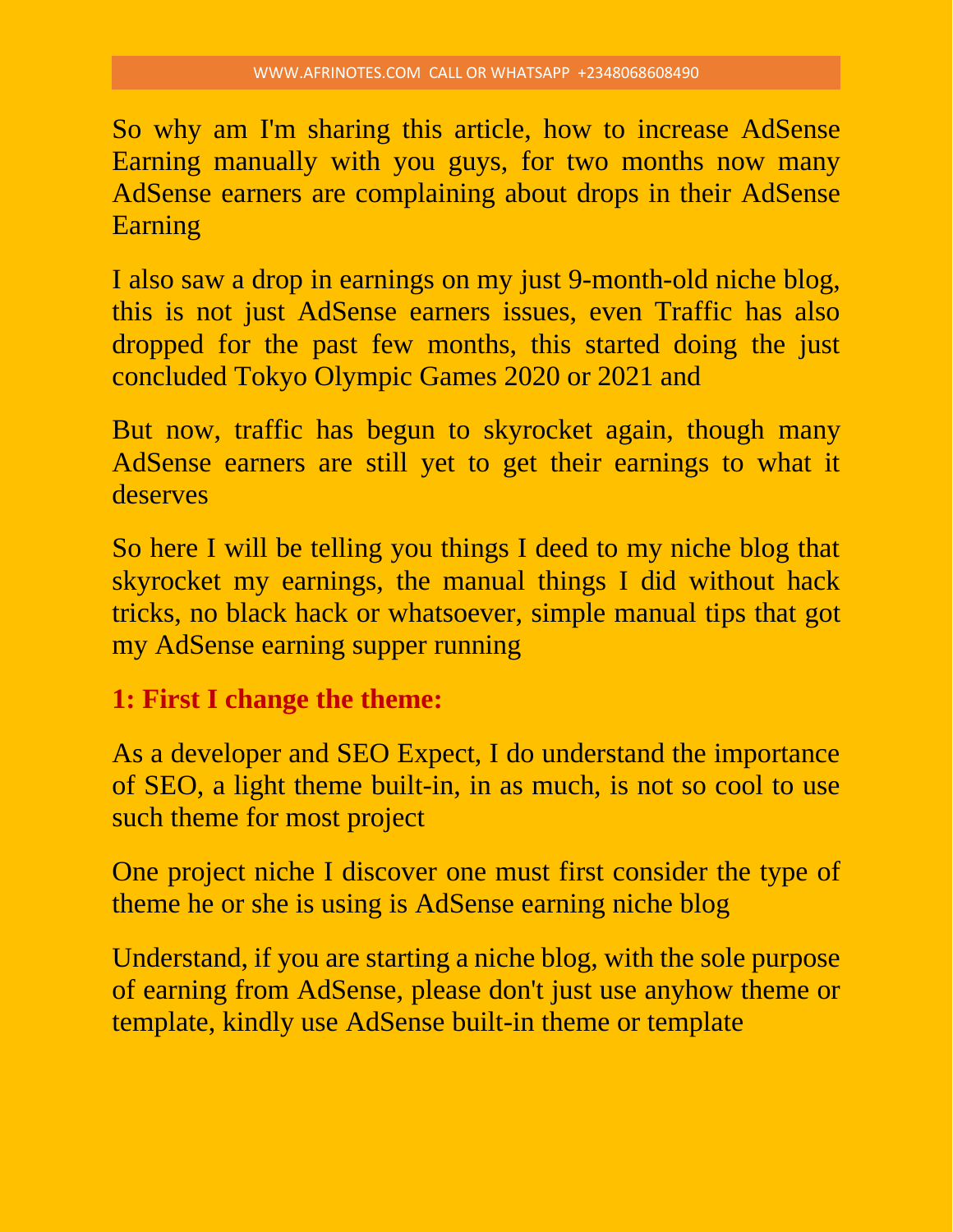So when I discover that my earning was poor, due to poor ads placement, then I know the best is to change theme design for AdSense ads placement

When compared to the quality of traffic I was getting as of then, the need for me to change the theme arise and I didn't hesitate to change the theme from SEO built-in to AdSense ads placement built-in theme

# **That Was The First Thing I Did, To Increase My AdSense Earning**

There are a hundred themes developed and design with AdSense Ads placement built-in, those are the first consideration you should be looking out for your niche blogging portal if you want to increase your AdSense earning

The reason has been, my Niche blogs are dedicated to AdSense earning only with just a few affiliate earnings links, so have no choice but to change the theme to **AdSense Ads placement** friendly theme, then after changing the theme did the **5 followings**

**2:** Increase on writing and publishing quality contents

**3:** Increase my publishing sharing and my niche blog links distribution

**4:** Increase on sharing engaging posts across social media using both free shares and Paid Ads

**5:** Increase CTR

**6:** Increase CPC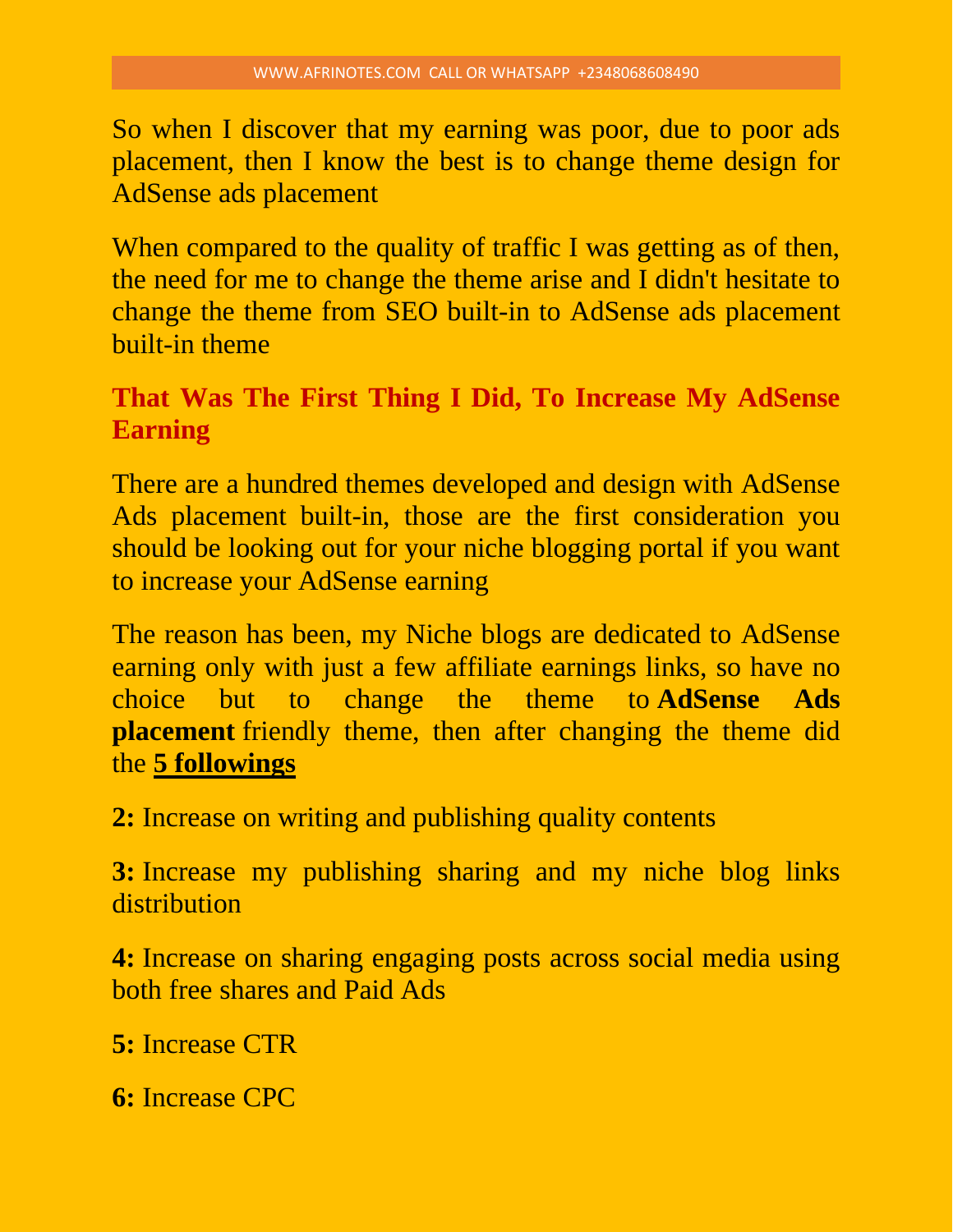#### **So let start with the Increase CTR**

The Increase CTR: This was done via ads placement and targeting, I make sure that relevant ads are placed on the page they deserve, I made some code to serve that

I work in increasing keyword placement also, this also helps in raking my niche blog with more keywords on the search engine as more traffic keeps coming from Google, Bings, etc.

I work very hard on image optimization and indexing, while I minimize the number of contents I was publishing on my niche blog weekly, but focus more on publishing high-quality content, aimed at increasing my links distributorship

Come to talk of it, there is no need to publish multiple contents while having a poor distributorship which will lead to lesser people seeing and reading the post

So, I minimize publishing content and increase distributorship which helps in bringing in more rankings to most of my posts

The CTR was of higher CTR, the higher the CTR, the higher the CPC. The quality score was fixed, or whatever they call it, everything was going well

The content was written for both Human and SEO easy readability, Ease to read by a human, ease to craw by bots, and comprehensive for fast indexing across all search engine directories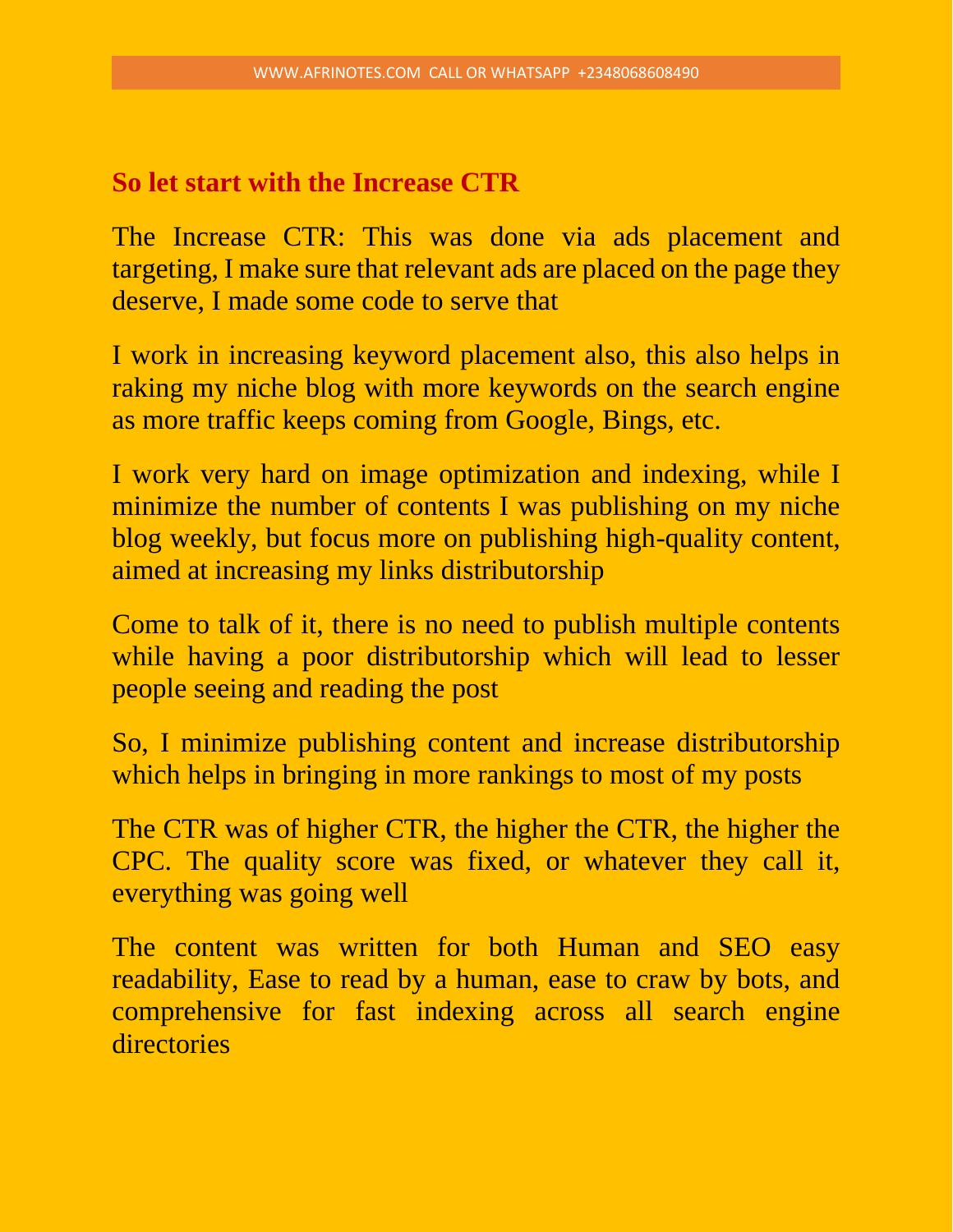**Those are Few Things I deed that increased my 9-month AdSense Earning Niche blog**

So, when you are earning low when compared to the amount of traffic you are getting on your portal, kindly check on the above things I have mentioned and

Also, the quality of your traffic matters, as in my case. I invested more in getting manually promoted ads, and avoid getting cheap ads visitors

Quality ads visitor matters, as when you go for free listing ads most of them (The traffic source) will never click on ads, come to talk of buying via a promoted ad, all these I deep and them **CPC** goes UP, **CTR** was welcoming and earning skyrocket

The last I deed was also working on the **CPM** rates, then keep on optimizing the **Ads** placement and increase traffic to my niche blog,

The blog was a new one after my 7 years niche blog was then shut down in the last year 2020 for a crime I never commented, I only promoted Dr. Stella COV-ID whatever cure, etc. you know the story them, so let leave it.

And I was ban across **Google**, **Facebook**, **YouTube**, **AdSense**, it was mad and I felt depressed as of that time, but gradually I was picking up, with new niche blog and other websites am yet to add to my AdSense earning network program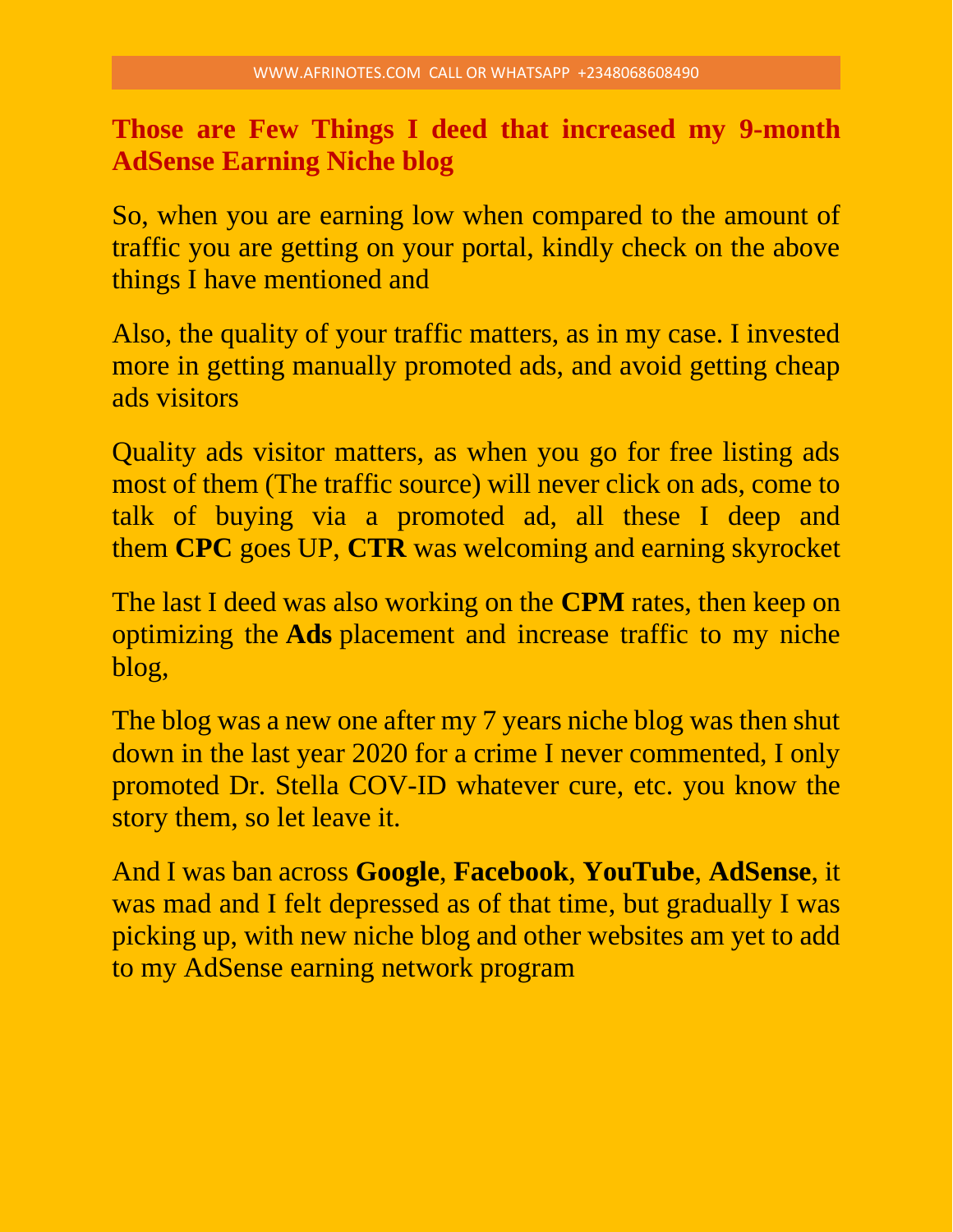# **Why am I sharing these with you, is simple?**

No success online without sad stories, in most cases we share our success stores only leaving the sad ones, so here you have heard my sad story on how I lost a website blog of 7 Good years last years

That was sad, but the saddest is giving up so soon in whatever you are doing, being depressed, allowing depression to take over you OVER THE LOST OF PROPERTIES, love, or relatives. we must learn how to be strong, pull our self-up again, and again and keep striving

What came to me last year is enough to cost me depression, imagine me losing 7 years old domain name, with all the high keywords ranking, organic traffics, and all that

Over 1.2 million social media followers, YouTube, etc., everything was taken in a blink of an eye, my earnings on AdSense as of then come to an end in just a blink of an eye

Yes, I was affected in weeks then, but have to put it behind me and move with life, in my case I got new domain names and started all over again

Create a new niche blog, including authority portals like **[AfriNOTES](https://afrinotes.com/)** AND **[AfriAdvert](https://afriadvert.com/)**, soon both will be monetized possible next year the year 2022. just waiting at the right time, as well to finish the beta version of both projects before monetizing them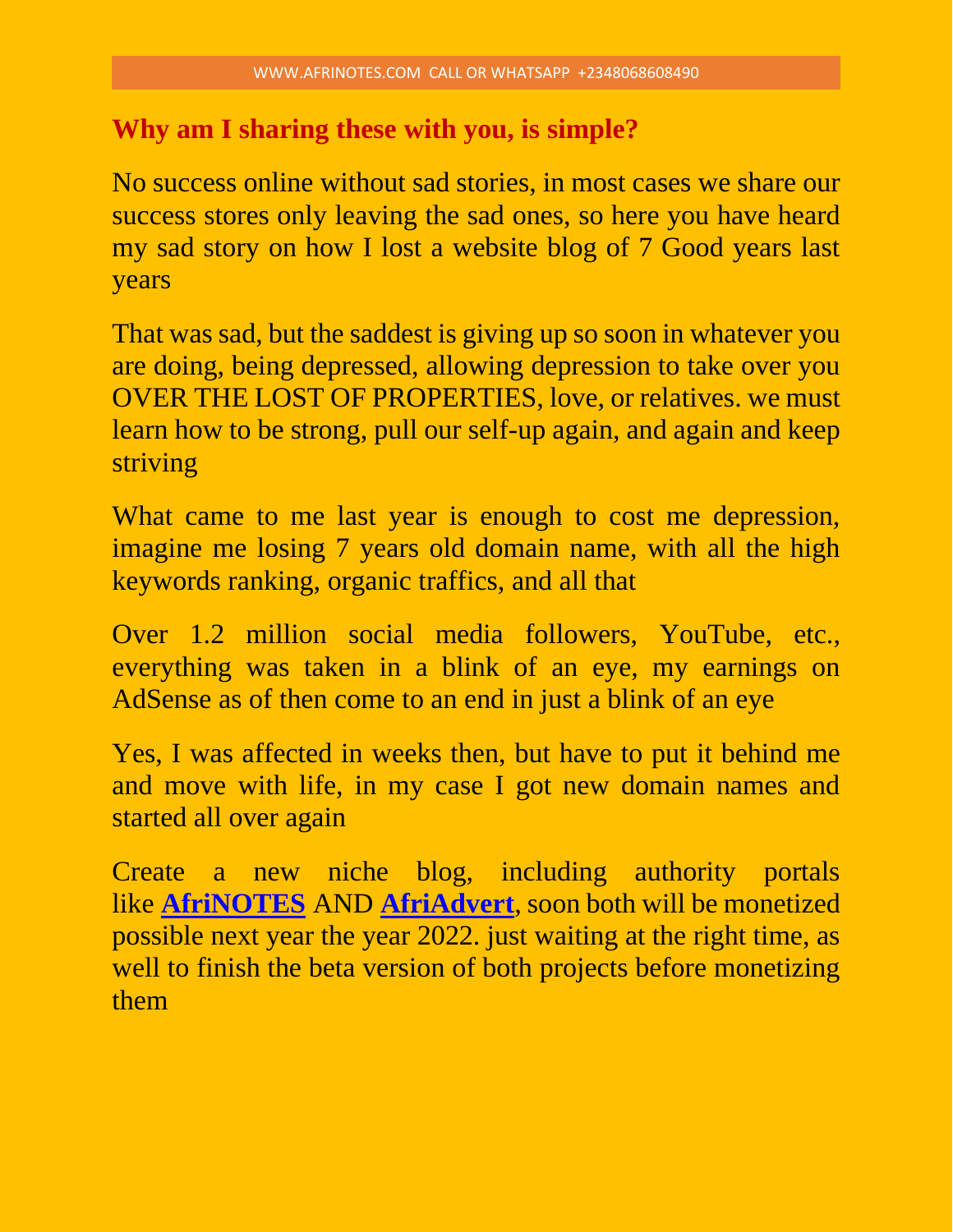#### **So Here Is How It Went**

Earning **12\$** OR **15\$** daily for 3500+ to 4500+ traffic daily, take note I was also spending 10 USD daily on Ads to increase general traffic. so literally, for now, I was just making only 2USD or 5USD profits daily, that is not a bad start

So in your case, increase AdSense earning manually. You may also check on the placement of your ad, learn to invest in Paid Ads, most importantly if your website is still new

Then this is important if your site is still new and traffic, organic traffic numbers are not yet consistent, with low DA, you need to boost your site so your site will pick up in time

Also, make sure you are building lists, email lists, Mobile Numbers lists, also work on your social media channels, use Influencer's ads that are related to your site niches

WORK in getting quality traffic by investing more in creating good content. Engage with your audience as human, just as the name implies, **Good Contents is the kings**, but don't forget the **good distributions of your links is the queen**

So don't just continuously be publishing good content, also learn to distribute your content across the internet communities, leveraging other websites and mobile platforms

**In all, I wish you good on your journey to increase your AdSense earning**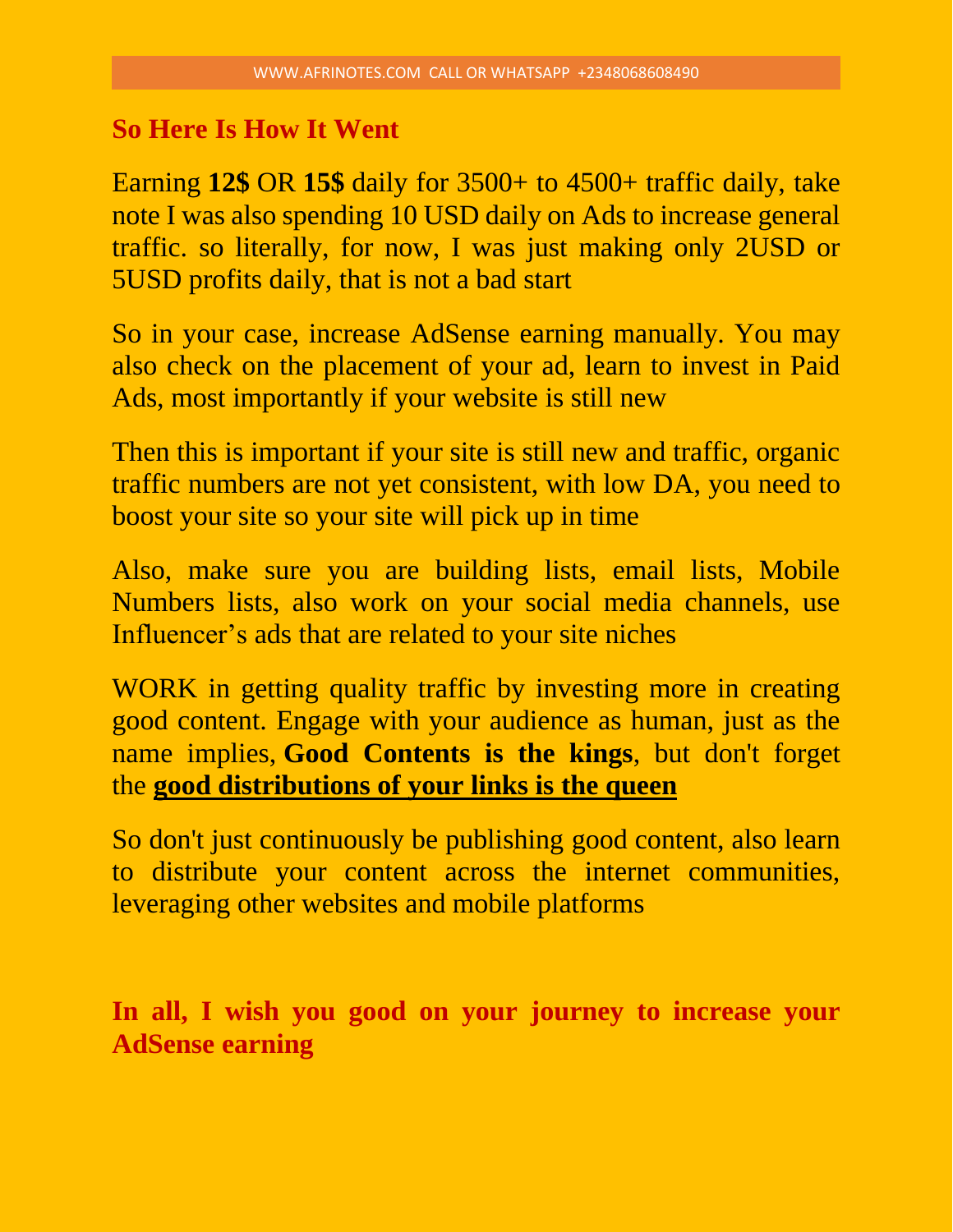Hope you have learned one or two things from this post today. Please let me know by dropping a comment using the comment box

Also, get in touch with me via WhatsApp by saving the WhatsApp number **+2348068608490** let talk, serious will be more than happy to hear from you. Cheers

Lastly, on (How to increase AdSense earning manually) I also used the 172 Countries database, picking up 1000 email records from only English-speaking countries and send them a blog newsletter

These work like mad, all these put together has increased my AdSense earning, while am adding more features, as well avoiding hack trick black hack and any violation that will pull my effort down again

Always remain manual, even using AI articles things these days are becoming risky, google is 101x wiser now than the way it was in the past

With the influence of the Government in technologies, even google, social media PLATFORMS are not smiling, if you go against any rule or mistake go the wrong way, they may penalize your platform, so stay up and rightful

# **NOW SEE HOW YOU CAN LEVERAGE [AfriNOTES](https://afrinotes.com/)**

GO here to list your business live on **[Afrinotes](https://afrinotes.com/directory/) business [directory](https://afrinotes.com/directory/)**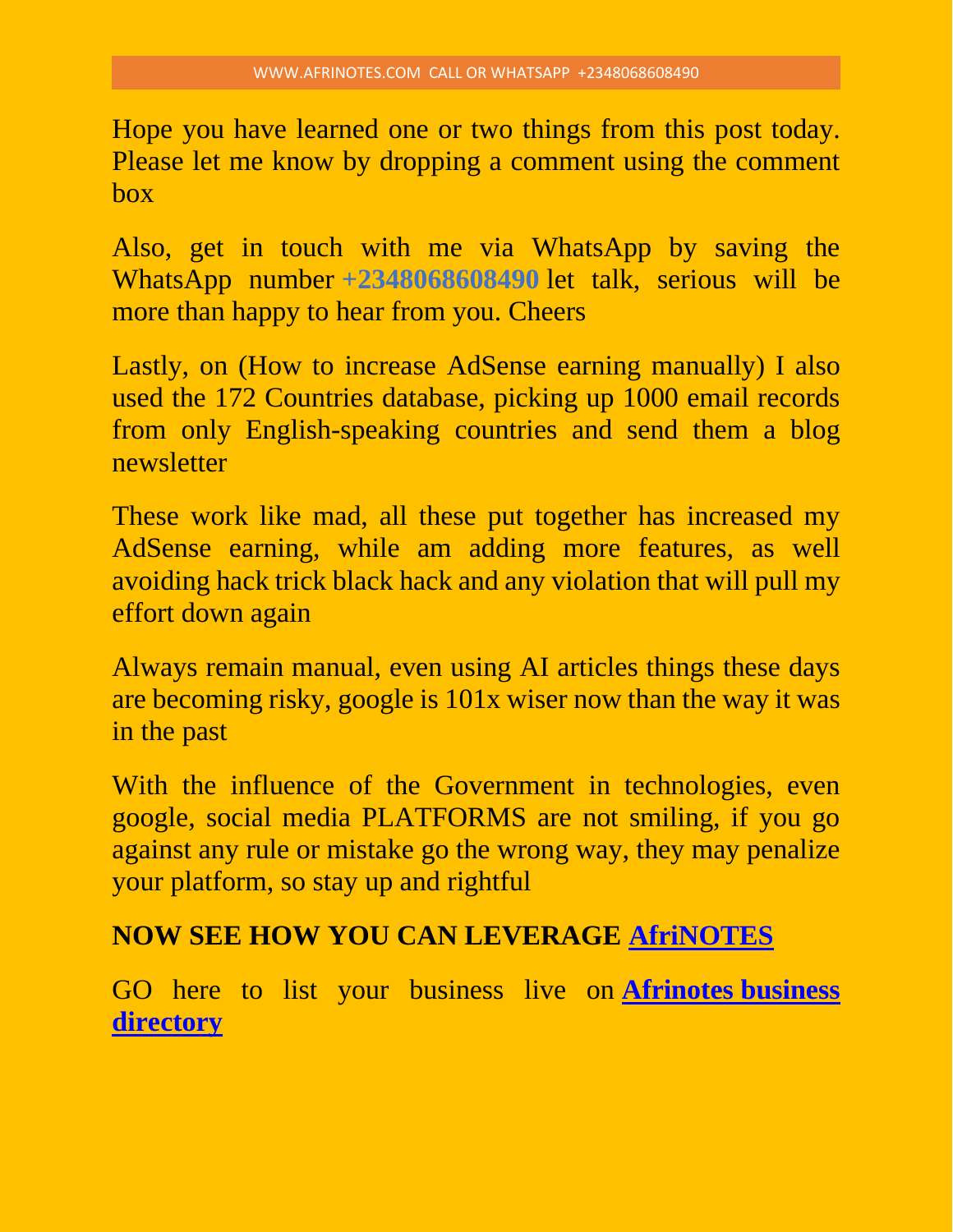You can view our available **[course here](https://afrinotes.com/ulp_course/)** and try to grab a **[course](https://afrinotes.com/ulp_course/)**, for the best investment you should not ignore is investing in learning, Plan to learn new skills now

Also, try visiting **[AfriADVERT](https://afriadvert.com/)** for all your buy and sell, get involved with **[Africa classified](https://afriadvert.com/countries)**, the fast-growing **Africa online marketplace**

#### **Also, Read**

- **[How To Improve Your Business Earning Using Email](https://afrinotes.com/how-to-improve-your-business-earning-using-email-marketing/)  [Marketing](https://afrinotes.com/how-to-improve-your-business-earning-using-email-marketing/)**
- **[7 simple ways to make money online](https://afrinotes.com/7-simple-ways-to-make-money-online/)**

Article written by **[Mbonu Watson C](https://mbonuwatson.com/)**, reporting from AFRI notes, Africa multipurpose portal for Africa global tiers, hope you enjoyed this report, How to increase AdSense earning manually, if you do or you feel like you have a question to ask, kindly use the comment box below to drop all your question.

YOU CAN ALSO READ THIS **'How to [Increase AdSense](https://afrinotes.com/how-to-increase-adsense-earning-manually/)  [Earning Manually'](https://afrinotes.com/how-to-increase-adsense-earning-manually/)** on ONLINE using the **[link](https://afrinotes.com/how-to-increase-adsense-earning-manually/)**.

Brought to you by

Mbonu Watson C

NL SOFT

AfriNOTES.com